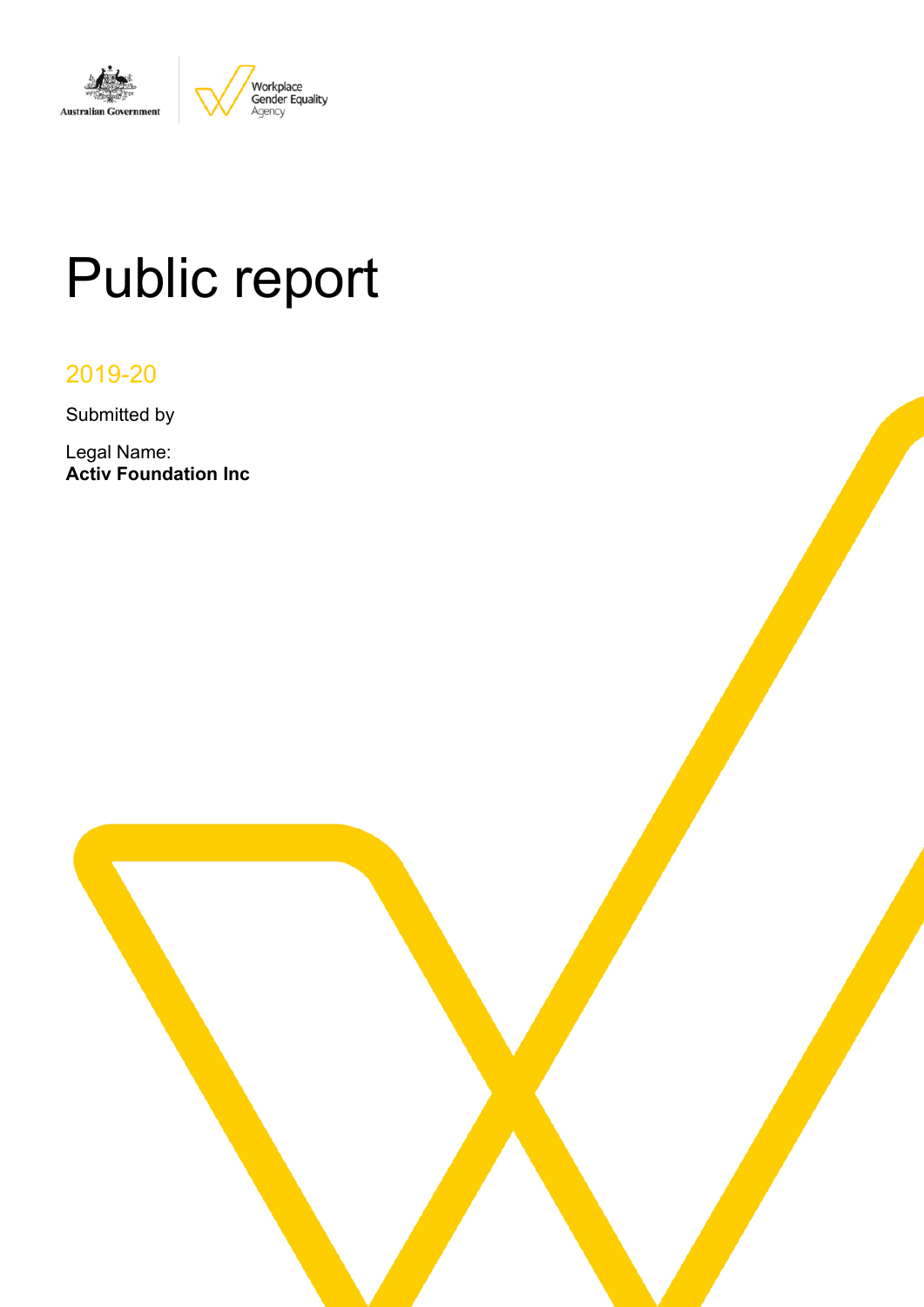

# Organisation and contact details

| Submitting organisation details | Legal name                                    | Activ Foundation Inc.                                                        |  |  |  |  |
|---------------------------------|-----------------------------------------------|------------------------------------------------------------------------------|--|--|--|--|
|                                 | <b>ABN</b>                                    | 11553592765                                                                  |  |  |  |  |
|                                 | <b>ANZSIC</b>                                 | Q Health Care and Social Assistance<br>8790 Other Social Assistance Services |  |  |  |  |
|                                 | <b>Business/trading name/s</b>                |                                                                              |  |  |  |  |
|                                 | ASX code (if applicable)                      |                                                                              |  |  |  |  |
|                                 | <b>Postal address</b>                         | PO Box 446                                                                   |  |  |  |  |
|                                 |                                               | WEMBLEY WA 6913                                                              |  |  |  |  |
|                                 |                                               | <b>AUSTRALIA</b>                                                             |  |  |  |  |
|                                 | Organisation phone number                     | 0898370555                                                                   |  |  |  |  |
| <b>Reporting structure</b>      | Number of employees covered by<br>this report | 2.880                                                                        |  |  |  |  |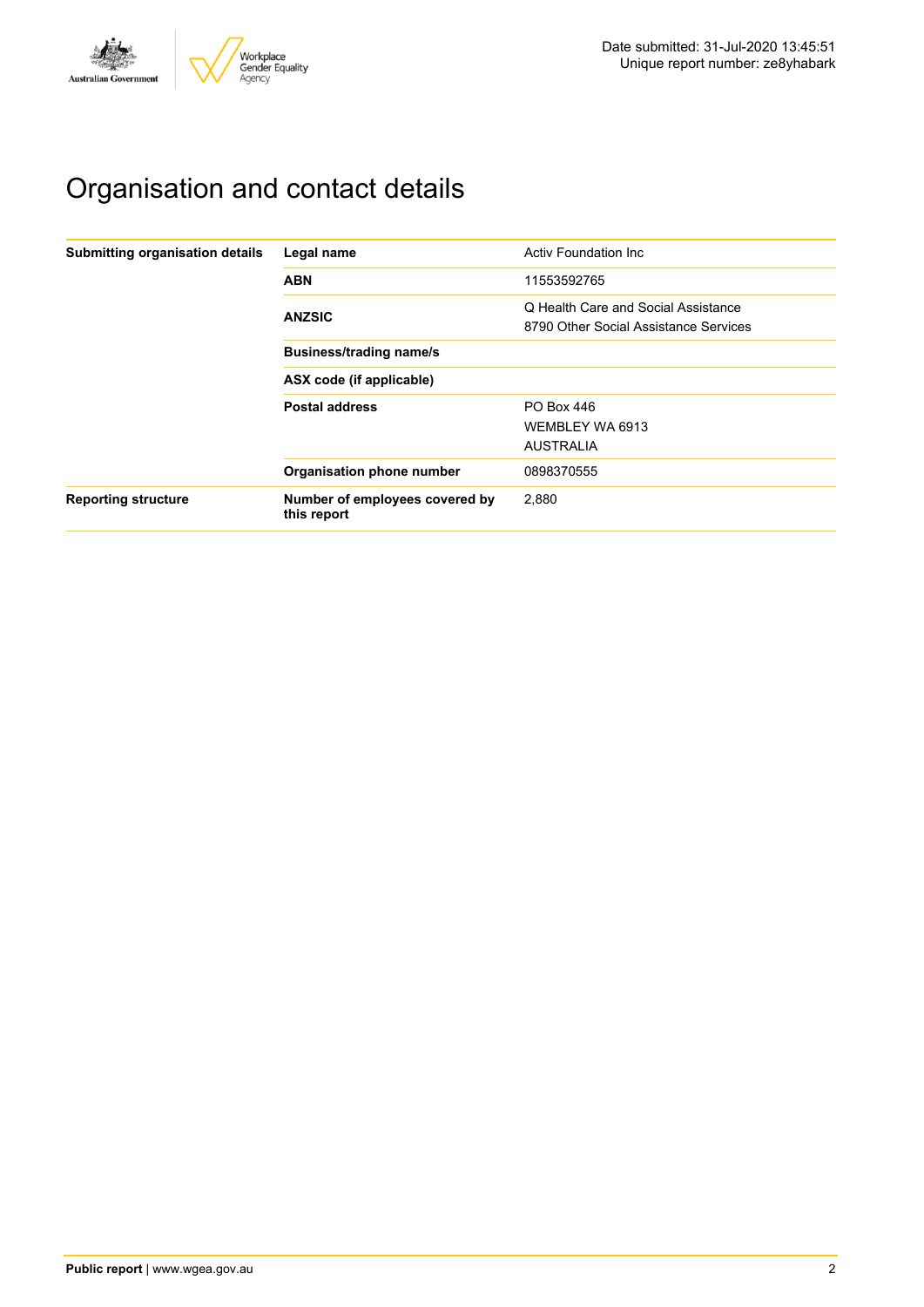

# Workplace profile

### **Manager**

|                                   |                        |                          | No. of employees |                |                 |
|-----------------------------------|------------------------|--------------------------|------------------|----------------|-----------------|
| Manager occupational categories   | Reporting level to CEO | <b>Employment status</b> | Е                | M              | Total employees |
|                                   | $\mathbf 0$            | Full-time permanent      | 1                | $\Omega$       |                 |
|                                   |                        | Full-time contract       | $\mathbf{0}$     | $\mathbf 0$    | $\mathbf{0}$    |
| CEO/Head of Business in Australia |                        | Part-time permanent      | $\Omega$         | $\mathbf{0}$   | $\Omega$        |
|                                   |                        | Part-time contract       | $\mathbf 0$      | $\Omega$       | $\mathbf{0}$    |
|                                   |                        | Casual                   | $\mathbf{0}$     | $\mathbf 0$    | $\mathbf{0}$    |
|                                   |                        | Full-time permanent      | 4                | 2              | 6               |
|                                   |                        | Full-time contract       | $\mathbf 0$      | $\mathbf 0$    | $\mathbf{0}$    |
| Key management personnel          | $-1$                   | Part-time permanent      | $\mathbf{0}$     | 0              | $\Omega$        |
|                                   |                        | Part-time contract       | $\Omega$         | $\mathbf{0}$   | $\mathbf{0}$    |
|                                   |                        | Casual                   | $\Omega$         | $\mathbf{0}$   | $\Omega$        |
|                                   |                        | Full-time permanent      | 3                | $\overline{4}$ | $\overline{ }$  |
|                                   | $-2$                   | Full-time contract       | $\Omega$         | $\overline{1}$ |                 |
| Other executives/General managers |                        | Part-time permanent      | $\mathbf 0$      | $\mathbf 0$    | $\mathbf{0}$    |
|                                   |                        | Part-time contract       | $\Omega$         | 0              | $\mathbf{0}$    |
|                                   |                        | Casual                   | $\Omega$         | $\mathbf 0$    | $\Omega$        |
|                                   |                        | Full-time permanent      | 11               | 6              | 17              |
|                                   |                        | Full-time contract       | $\overline{1}$   | - 1            | 2               |
| <b>Senior Managers</b>            | $-2$                   | Part-time permanent      | 1                | $\mathbf 0$    |                 |
|                                   |                        | Part-time contract       | $\mathbf 0$      | $\mathbf 0$    | $\mathbf{0}$    |
|                                   |                        | Casual                   | $\mathbf{0}$     | $\Omega$       | $\mathbf{0}$    |
|                                   |                        | Full-time permanent      | 1                | $\overline{1}$ | 2               |
|                                   |                        | Full-time contract       | $\mathbf 0$      | $\mathbf{0}$   | $\mathbf{0}$    |
|                                   | $-2$                   | Part-time permanent      | $\mathbf 0$      | - 1            |                 |
|                                   |                        | Part-time contract       | $\Omega$         | $\mathbf 0$    | $\Omega$        |
|                                   |                        | Casual                   | $\mathbf{0}$     | $\mathbf{0}$   | $\mathbf{0}$    |
| Other managers                    |                        | Full-time permanent      | $\overline{7}$   | 10             | 17              |
|                                   |                        | Full-time contract       | $\Omega$         | $\mathbf 0$    | $\Omega$        |
|                                   | $-3$                   | Part-time permanent      | 1                | $\mathbf 0$    | $\overline{1}$  |
|                                   |                        | Part-time contract       | $\Omega$         | $\Omega$       | $\Omega$        |
|                                   |                        | Casual                   | 0                | $\mathbf 0$    | $\Omega$        |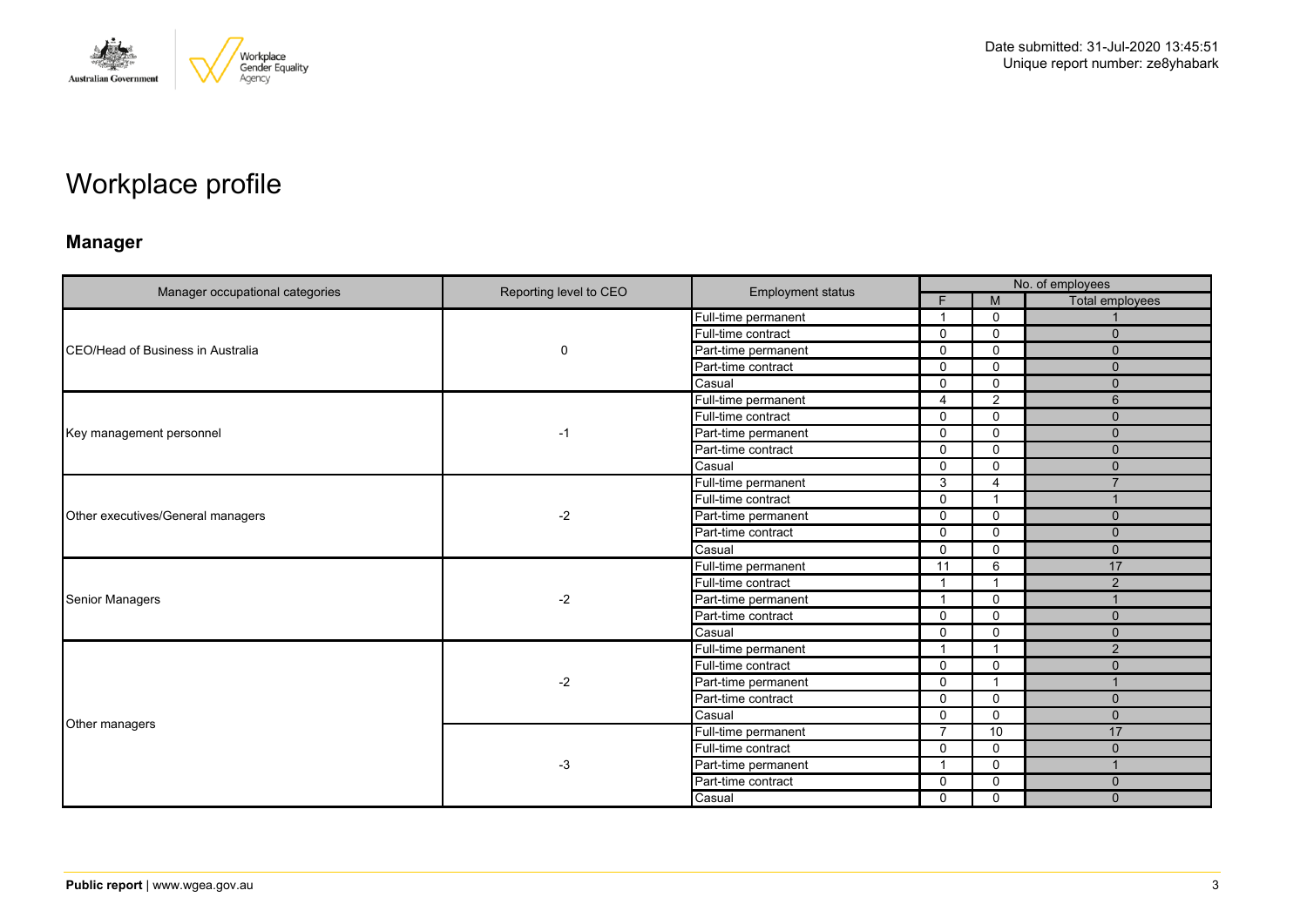

|                                 | Reporting level to CEO |                          | No. of employees |              |                 |
|---------------------------------|------------------------|--------------------------|------------------|--------------|-----------------|
| Manager occupational categories |                        | <b>Employment status</b> |                  | <b>IVI</b>   | Total employees |
| Grand total: all managers       |                        |                          | $\Omega$<br>ບບ   | $\sim$<br>20 | 56              |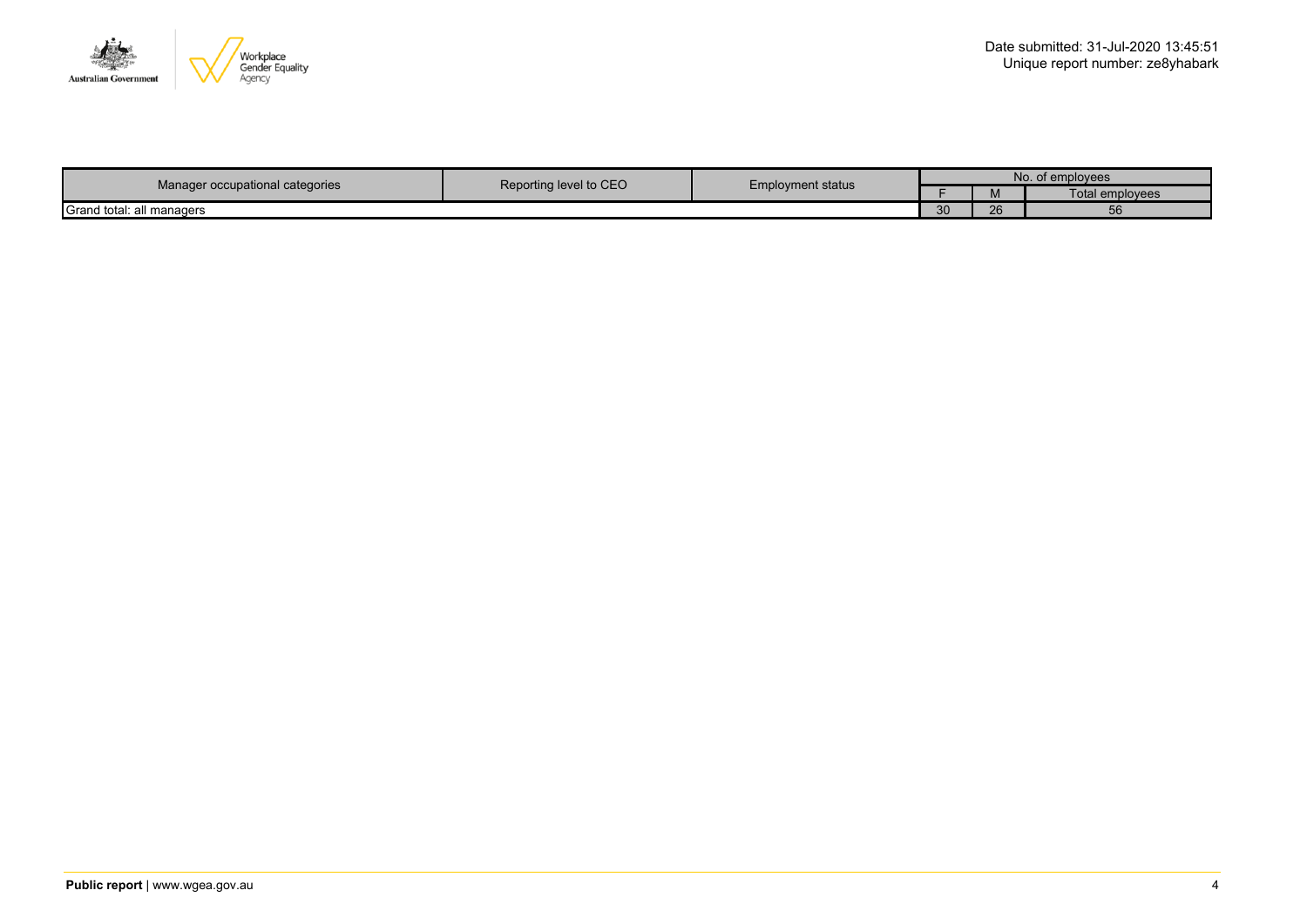

# Workplace profile

### **Non-manager**

|                                     |                          |              |                |              |              | No. of employees (excluding graduates and apprentices) No. of graduates (if applicable) No. of apprentices (if applicable) |              |                 |
|-------------------------------------|--------------------------|--------------|----------------|--------------|--------------|----------------------------------------------------------------------------------------------------------------------------|--------------|-----------------|
| Non-manager occupational categories | <b>Employment status</b> |              | M              |              | M            | E                                                                                                                          | M            | Total employees |
|                                     | Full-time permanent      | 15           | 15             | 0            | $\mathbf 0$  | 0                                                                                                                          | $\mathbf 0$  | 30              |
|                                     | Full-time contract       | 12           | 10             | $\mathbf 0$  | $\mathbf 0$  | 0                                                                                                                          | $\mathbf 0$  | 22              |
| Professionals                       | Part-time permanent      | 8            | 2              | $\mathbf{0}$ | $\mathbf{0}$ | $\Omega$                                                                                                                   | $\Omega$     | 10              |
|                                     | Part-time contract       | 5            | 0              | $\mathbf 0$  | $\mathbf 0$  | 0                                                                                                                          | $\mathbf 0$  | 5               |
|                                     | Casual                   | 17           | 3              | $\mathbf 0$  | $\mathbf 0$  | $\Omega$                                                                                                                   | $\mathbf 0$  | 20              |
|                                     | Full-time permanent      | 3            | 17             | $\mathbf 0$  | $\mathbf 0$  | 0                                                                                                                          | $\mathbf 0$  | 20              |
|                                     | Full-time contract       |              | 3              | 0            | 0            | 0                                                                                                                          | $\mathbf 0$  | $\overline{4}$  |
| Technicians and trade               | Part-time permanent      | 4            | $\mathbf 0$    | $\mathbf 0$  | $\mathbf{0}$ | $\Omega$                                                                                                                   | $\Omega$     | $\overline{4}$  |
|                                     | Part-time contract       |              | $\mathbf 0$    | $\mathbf 0$  | $\mathbf 0$  | 0                                                                                                                          | $\mathbf 0$  |                 |
|                                     | Casual                   | 2            | $\mathbf{1}$   | $\mathbf 0$  | $\mathbf 0$  | $\mathbf 0$                                                                                                                | $\mathbf 0$  | 3               |
|                                     | Full-time permanent      | 187          | 115            | $\mathbf{0}$ | $\mathbf{0}$ | $\Omega$                                                                                                                   | $\Omega$     | 302             |
|                                     | Full-time contract       | 26           | 13             | $\mathbf 0$  | $\Omega$     | 0                                                                                                                          | $\mathbf 0$  | 39              |
| Community and personal service      | Part-time permanent      | 340          | 113            | $\mathbf 0$  | $\mathbf 0$  | 0                                                                                                                          | $\mathbf 0$  | 453             |
|                                     | Part-time contract       | 55           | 24             | $\mathbf 0$  | $\mathbf 0$  | $\Omega$                                                                                                                   | $\Omega$     | 79              |
|                                     | Casual                   | 393          | 153            | $\mathbf 0$  | $\mathbf{0}$ | 0                                                                                                                          | $\Omega$     | 546             |
|                                     | Full-time permanent      | 65           | 12             | $\mathbf 0$  | $\mathbf 0$  | 0                                                                                                                          | $\mathbf 0$  | 77              |
|                                     | Full-time contract       | 11           | $\mathbf{1}$   | $\mathbf 0$  | $\mathbf 0$  | 0                                                                                                                          | $\mathbf 0$  | 12              |
| Clerical and administrative         | Part-time permanent      | 13           | $\mathbf 0$    | $\mathbf 0$  | $\mathbf{0}$ | 0                                                                                                                          | $\mathbf{0}$ | 13              |
|                                     | Part-time contract       | 3            | $\mathbf{1}$   | $\mathbf 0$  | $\mathbf 0$  | 0                                                                                                                          | $\mathbf 0$  | $\overline{4}$  |
|                                     | Casual                   | 6            | $\mathbf 0$    | $\mathbf 0$  | $\mathbf 0$  | $\mathbf 0$                                                                                                                | $\mathbf 0$  | 6               |
|                                     | Full-time permanent      | $\Omega$     | $\overline{1}$ | $\mathbf 0$  | $\Omega$     | $\Omega$                                                                                                                   | $\mathbf{0}$ |                 |
|                                     | Full-time contract       | $\mathbf{0}$ | $\mathbf{1}$   | $\mathbf 0$  | $\mathbf 0$  | $\Omega$                                                                                                                   | $\mathbf 0$  |                 |
| Sales                               | Part-time permanent      |              | 0              | 0            | 0            | 0                                                                                                                          | 0            |                 |
|                                     | Part-time contract       | $\mathbf{0}$ | $\mathbf 0$    | $\mathbf 0$  | $\mathbf 0$  | $\Omega$                                                                                                                   | $\mathbf{0}$ | $\Omega$        |
|                                     | Casual                   | $\mathbf 0$  | $\mathbf 0$    | $\mathbf 0$  | $\mathbf 0$  | 0                                                                                                                          | $\mathbf 0$  | $\mathbf{0}$    |
|                                     | Full-time permanent      | 0            | $\mathbf 0$    | $\mathbf 0$  | $\mathbf 0$  | 0                                                                                                                          | $\mathbf 0$  | $\mathbf{0}$    |
|                                     | Full-time contract       | $\mathbf{0}$ | $\mathbf 0$    | $\mathbf 0$  | $\mathbf 0$  | $\Omega$                                                                                                                   | $\mathbf{0}$ | $\Omega$        |
| Machinery operators and drivers     | Part-time permanent      | $\mathbf{0}$ | $\mathbf 0$    | $\mathbf{0}$ | $\mathbf{0}$ | $\Omega$                                                                                                                   | $\Omega$     | $\Omega$        |
|                                     | Part-time contract       | $\Omega$     | $\mathbf 0$    | 0            | 0            | 0                                                                                                                          | 0            | $\mathbf{0}$    |
|                                     | Casual                   | $\mathbf 0$  | $\mathbf 0$    | $\Omega$     | $\Omega$     | $\Omega$                                                                                                                   | $\mathbf 0$  | $\Omega$        |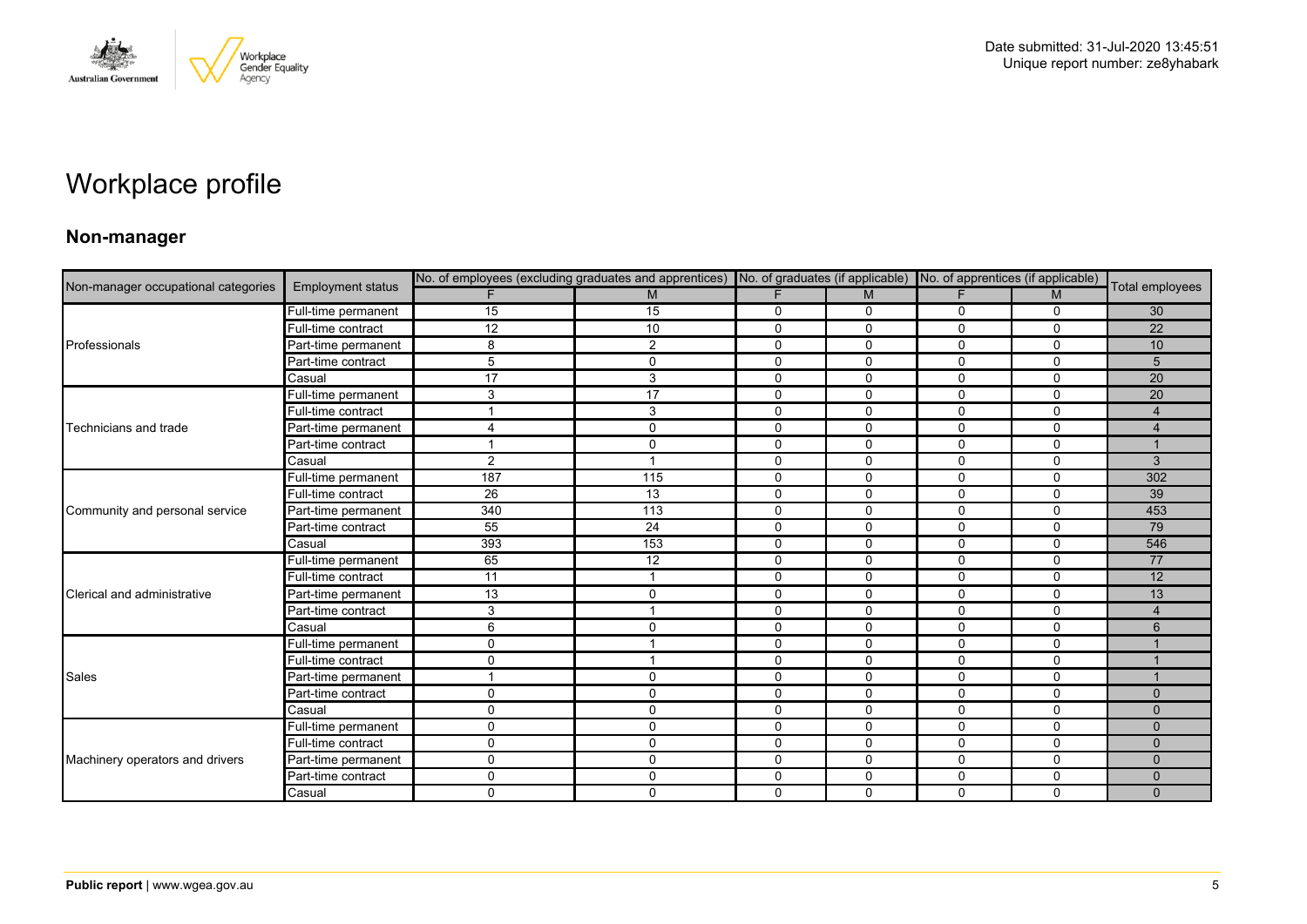

| Non-manager occupational categories | <b>Employment status</b> | No. of employees (excluding graduates and apprentices) No. of graduates (if applicable) No. of apprentices (if applicable) Total employees |       |  |  |  |  |       |
|-------------------------------------|--------------------------|--------------------------------------------------------------------------------------------------------------------------------------------|-------|--|--|--|--|-------|
|                                     |                          |                                                                                                                                            | М     |  |  |  |  |       |
|                                     | Full-time permanent      |                                                                                                                                            | 48    |  |  |  |  | 54    |
|                                     | Full-time contract       |                                                                                                                                            | U     |  |  |  |  |       |
| Labourers                           | Part-time permanent      | 407                                                                                                                                        | 692   |  |  |  |  | 1,099 |
|                                     | Part-time contract       |                                                                                                                                            |       |  |  |  |  |       |
|                                     | Casual                   |                                                                                                                                            |       |  |  |  |  | 18    |
|                                     | Full-time permanent      |                                                                                                                                            |       |  |  |  |  |       |
|                                     | Full-time contract       |                                                                                                                                            |       |  |  |  |  |       |
| <b>Others</b>                       | Part-time permanent      |                                                                                                                                            |       |  |  |  |  |       |
|                                     | Part-time contract       |                                                                                                                                            |       |  |  |  |  |       |
|                                     | Casual                   |                                                                                                                                            |       |  |  |  |  |       |
| Grand total: all non-managers       |                          | 1,586                                                                                                                                      | 1,238 |  |  |  |  | 2,824 |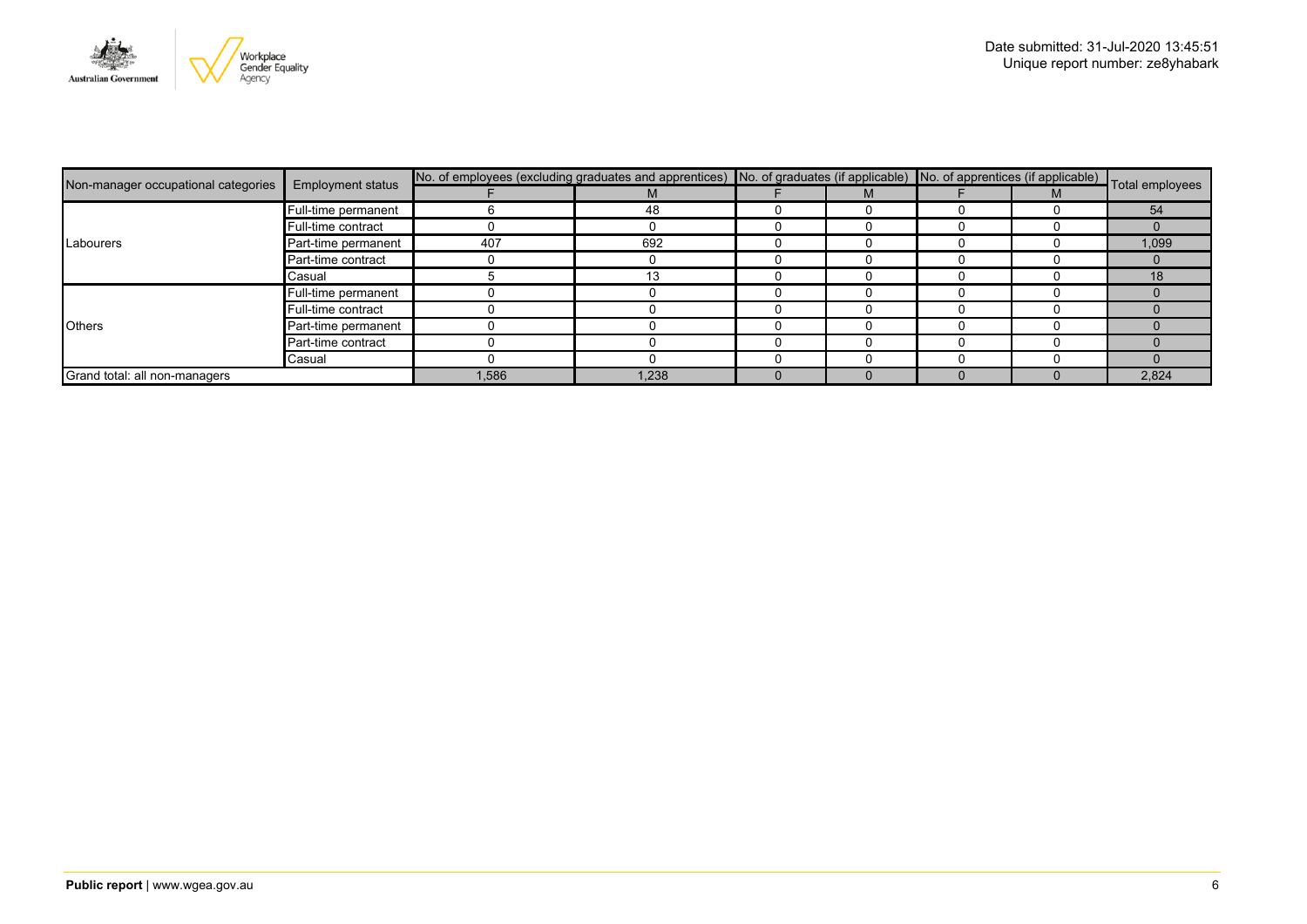

# Reporting questionnaire

### **Gender equality indicator 1: Gender composition of workforce**

This indicator seeks information about the gender composition of relevant employers in a standardised format, to enable the aggregation of data across and within industries. The aggregated data in your workplace profile assists relevant employers in understanding the characteristics of their workforce, including in relation to occupational segregation, the position of women and men in management within their industry or sector, and patterns of potentially insecure employment.

### **NB. IMPORTANT:**

**• References to the Act mean the Workplace Gender Equality Act 2012.**

• A formal 'policy' and/or 'formal strategy' in this questionnaire refers to formal policies and/or strategies that are **either standalone or contained within another formal policy/formal strategy.**

• Data provided in this reporting questionnaire covers the TOTAL reporting period from 1 April 2019 to 31 March 2020. (This differs from the workplace profile data which is taken at a point-in-time during the reporting period).

- **• Answers need to reflect ALL organisations covered in this report.**
- . If you select "NO, Insufficient resources/expertise" to any option, this may cover human or financial resources.
- **1. Do you have formal policies and/or formal strategies in place that SPECIFICALLY SUPPORT GENDER EQUALITY relating to the following?**

### **1.1 Recruitment**

- $\boxtimes$  Yes (select all applicable answers)
	- $\mathbb{\dot{A}}$  Policy
	- $\Box$  Strategy
- No (you may specify why no formal policy or formal strategy is in place)
	- $\Box$  Currently under development, please enter date this is due to be completed
		- $\overline{\Box}$  Insufficient resources/expertise
		- $\Box$  Not a priority

### **1.2 Retention**

- $\boxtimes$  Yes (select all applicable answers)
	- $\Box$  Policy
	- $\boxtimes$  Strategy
- No (you may specify why no formal policy or formal strategy is in place)
	- $\Box$  Currently under development, please enter date this is due to be completed
		- Insufficient resources/expertise
		- Not a priority

#### **1.3 Performance management processes**

- $\boxtimes$  Yes (select all applicable answers)
	- $\mathbb{\dot{Z}}$  Policy
	- $\boxtimes$  Strategy
- $\Box$  No (you may specify why no formal policy or formal strategy is in place)
	- $\Box$  Currently under development, please enter date this is due to be completed
	- $\Box$  Insufficient resources/expertise
	- $\Box$  Not a priority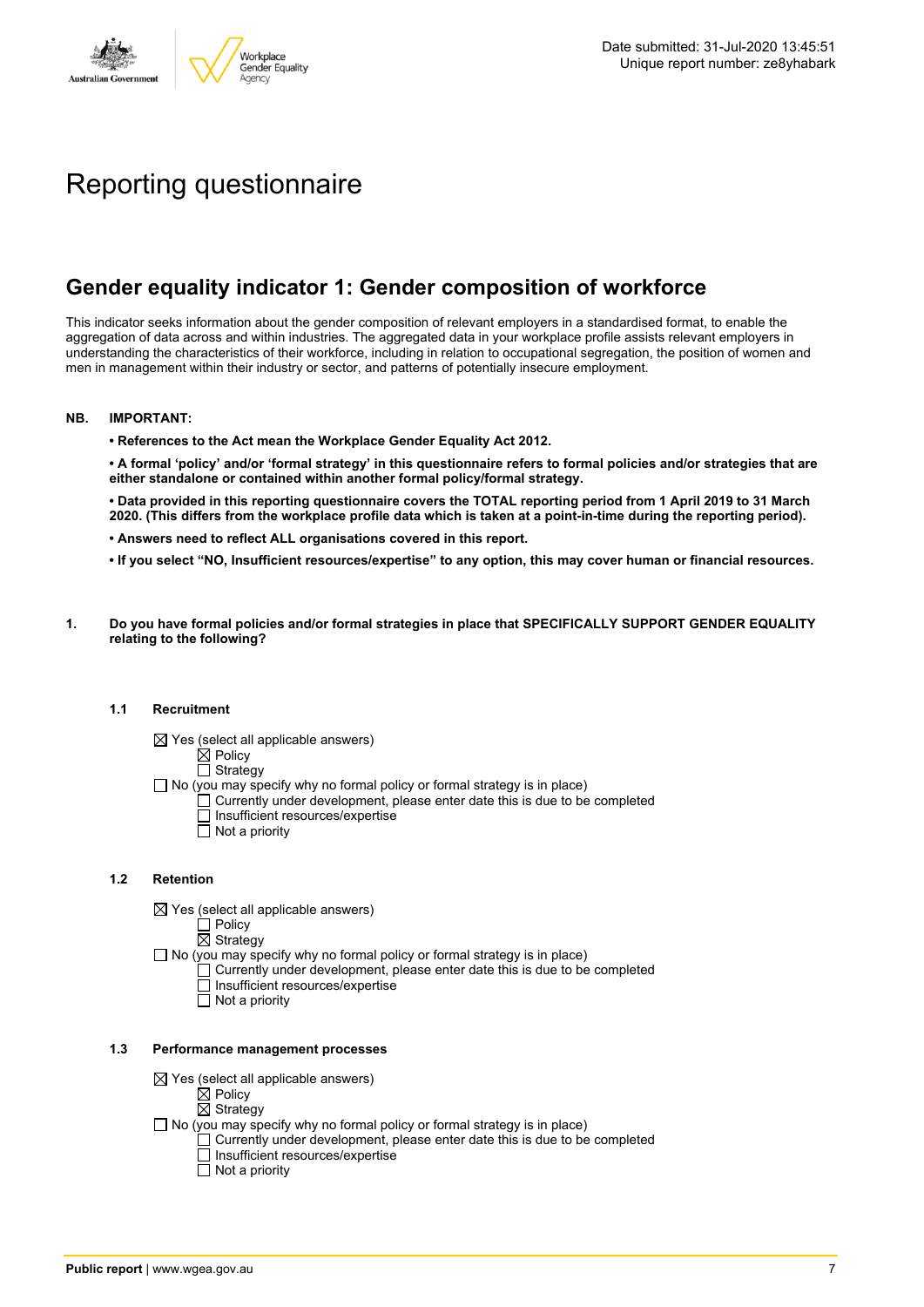



### **1.4 Promotions**

 $\boxtimes$  Yes (select all applicable answers)

 $\boxtimes$  Policy

 $\overline{\boxtimes}$  Strategy

 $\Box$  No (you may specify why no formal policy or formal strategy is in place)

- $\Box$  Currently under development, please enter date this is due to be completed □ Insufficient resources/expertise
	- $\overline{\Box}$  Not a priority

### **1.5 Talent identification/identification of high potentials**

- $\boxtimes$  Yes (select all applicable answers)
	- Policy

 $\overline{\boxtimes}$  Strategy

- $\Box$  No (you may specify why no formal policy or formal strategy is in place)
	- Currently under development, please enter date this is due to be completed Insufficient resources/expertise
		- $\overline{\Box}$  Not a priority

### **1.6 Succession planning**

- $\boxtimes$  Yes (select all applicable answers)
	- $\Box$  Policy
	- $\overline{\boxtimes}$  Strategy

 $\Box$  No (you may specify why no formal policy or formal strategy is in place)

- $\Box$  Currently under development, please enter date this is due to be completed Insufficient resources/expertise
- Not a priority

### **1.7 Training and development**

- $\boxtimes$  Yes (select all applicable answers)
	- $\square$  Policy

 $\overline{\boxtimes}$  Strategy

 $\Box$  No (you may specify why no formal policy or formal strategy is in place)

- Currently under development, please enter date this is due to be completed Insufficient resources/expertise
	- $\Box$  Not a priority

### **1.8 Key performance indicators for managers relating to gender equality**

 $\boxtimes$  Yes (select all applicable answers)

□ Policy

 $\boxtimes$  Strategy

 $\Box$  No (you may specify why no formal policy or formal strategy is in place)

- $\Box$  Currently under development, please enter date this is due to be completed Insufficient resources/expertise
	- Not a priority

### **1.9 Gender equality overall**

- $\boxtimes$  Yes (select all applicable answers)
	- $\boxtimes$  Policy
	- $\Box$  Strategy
- $\Box$  No (you may specify why no formal policy or formal strategy is in place)
	- $\Box$  Currently under development, please enter date this is due to be completed □ Insufficient resources/expertise
		- $\Box$  Not a priority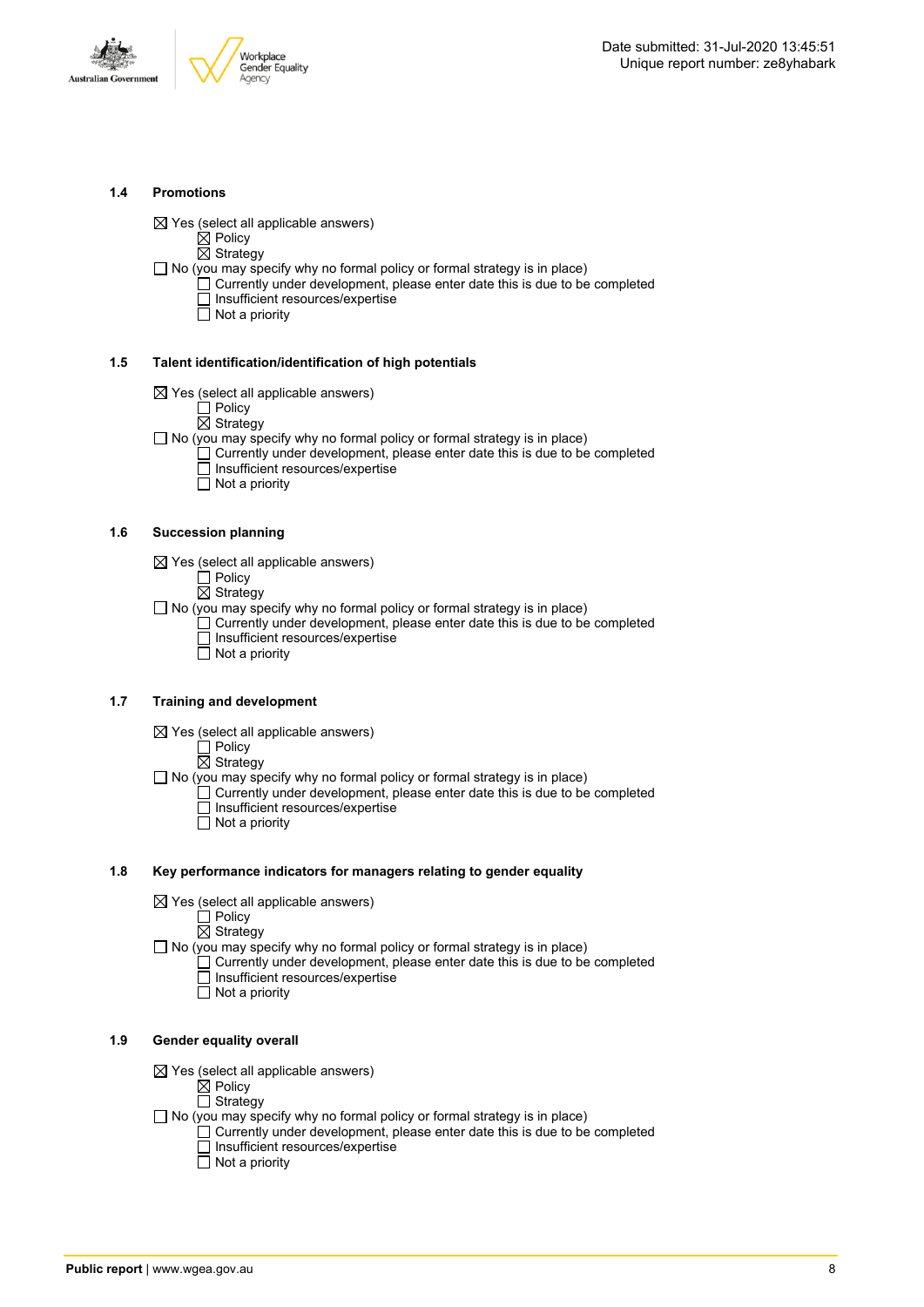



**1.10 How many employees were promoted during the reporting period against each category below? IMPORTANT: Because promotions are included in the number of appointments in Q1.11, the number of promotions should never exceed appointments.**

|                                         |        | <b>Managers</b> |        | Non-managers |
|-----------------------------------------|--------|-----------------|--------|--------------|
|                                         | Female | Male            | Female | Male         |
| Permanent/ongoing full-time employees   |        |                 |        | đ            |
| Permanent/ongoing part-time employees   | 0      |                 |        |              |
| Fixed-term contract full-time employees | 0      | 0               | 0      |              |
| Fixed-term contract part-time employees | 0      | 0               | 0      |              |
| Casual employees                        | 0      | 0               | C      |              |

**1.11 How many appointments in total were made to manager and non-manager roles (based on WGEA-defined managers/non-managers) during the reporting period (add the number of external appointments and internal promotions together)?**

|                                                                         | Female | Male |
|-------------------------------------------------------------------------|--------|------|
| Number of appointments made to MANAGER roles (including promotions)     |        |      |
| Number of appointments made to NON-MANAGER roles (including promotions) | 299    | 189  |

**1.12 How many employees resigned during the reporting period against each category below?**

|                                         | Managers |      | Non-managers |      |
|-----------------------------------------|----------|------|--------------|------|
|                                         | Female   | Male | Female       | Male |
| Permanent/ongoing full-time employees   | 4        | 3    | 30           | 16   |
| Permanent/ongoing part-time employees   |          | 0    | 57           | 56   |
| Fixed-term contract full-time employees | 3        | 0    | 9            |      |
| Fixed-term contract part-time employees | 0        | 0    | 6            | っ    |
| Casual employees                        |          | 0    | 111          | 41   |

**1.13 If your organisation would like to provide additional information relating to gender equality indicator 1, please do so below.**

Activ has a great female representation and does not have issues relating to female pay parity. The focus is, in attracting more males and promoting into higher paying roles.

### **Gender equality indicator 2: Gender composition of governing bodies**

Gender composition of governing bodies is an indicator of gender equality at the highest level of organisational leadership and decision-making. This gender equality indicator seeks information on the representation of women and men on governing bodies. The term "governing body" in relation to a relevant employer is broad and depends on the nature of your organisation. It can mean the board of directors, trustees, committee of management, council or other governing authority of the employer.

- 2. The organisation(s) you are reporting on will have a governing body. In the Act, governing body is defined as "the board of directors, trustees, committee of management, council or other governing authority of the employer". This question relates to the highest governing body for your Australian entity, even if it is located overseas.
	- **2.1 Please answer the following questions relating to each governing body covered in this report.**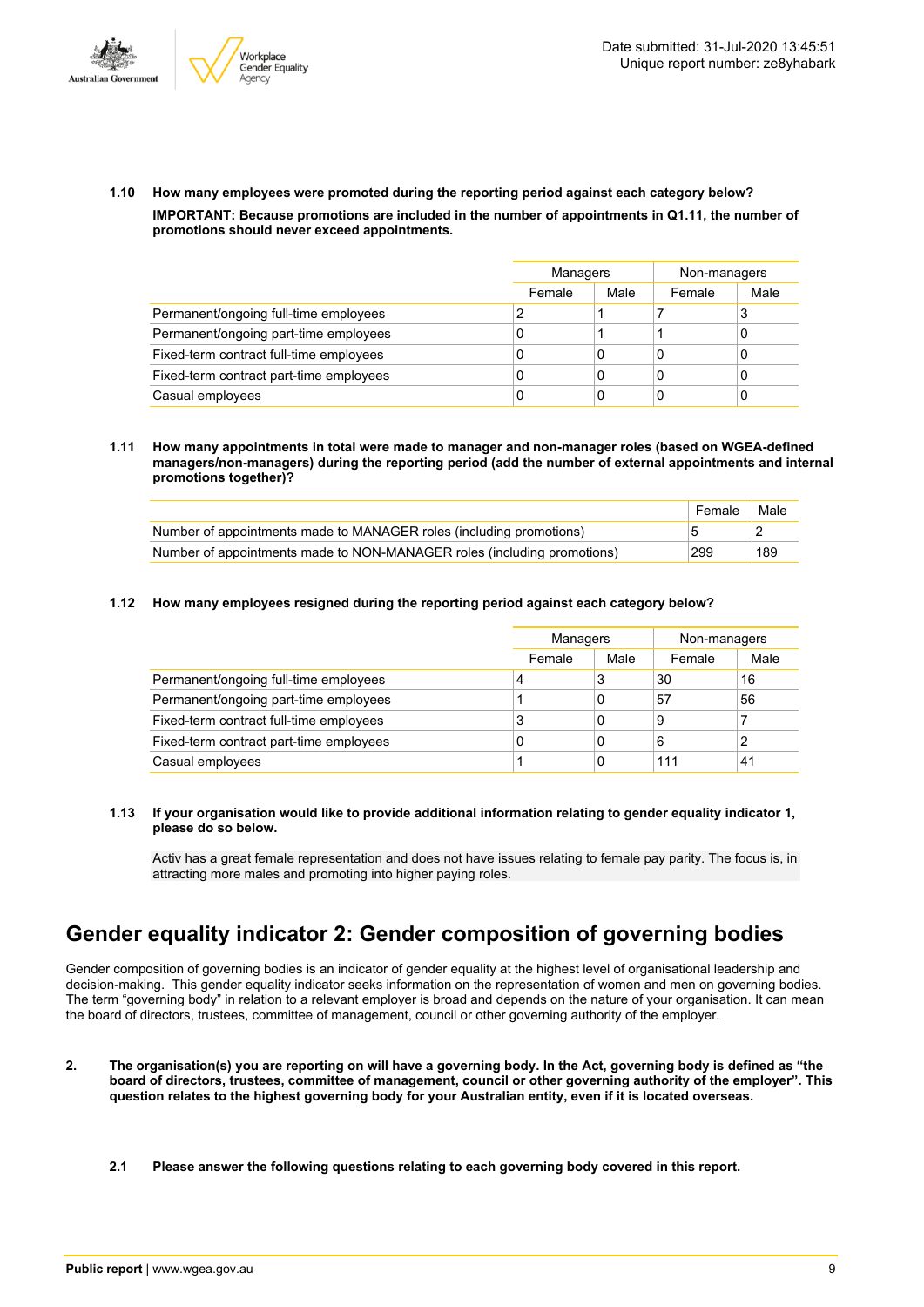

**Note: If this report covers more than one organisation, the questions below will be repeated for each organisation before proceeding to question 2.2.**

If your organisation's governing body is the same as your parent entity's, you will need to add your **organisation's name BUT the numerical details of your parent entity's governing body.**

### **2.1a.1 Organisation name?**

Activ Foundation Inc

2.1b.1 What gender is the Chair on this governing body (if the role of the Chair rotates, enter the gender of the **Chair at your last meeting)?**

### **2.1c.1 How many other members are on this governing body (excluding the Chair/s)?**

| N<br>™mhe. | -<br>×. |
|------------|---------|

### **2.1d.1 Has a target been set to increase the representation of women on this governing body?**

```
\Box Yes
```
 $\boxtimes$  No (you may specify why a target has not been set)

 $\boxtimes$  Governing body/board has gender balance (e.g. 40% women/40% men/20% either)

 $\Box$  Currently under development, please enter date this is due to be completed

 $\overline{\Box}$  Insufficient resources/expertise

 $\square$  Do not have control over governing body/board appointments (provide details why):

- $\Box$  Not a priority
- Other (provide details):

#### **2.1g.1 Are you reporting on any other organisations in this report?**

| n<br>۸ľ<br>Y, |
|---------------|

#### 2.2 Do you have a formal selection policy and/or formal selection strategy for governing body members for ALL **organisations covered in this report?**

 $\boxtimes$  Yes (select all applicable answers)

Policy

Strategy  $\Box$  No (you may specify why no formal selection policy or formal selection strategy is in place)

- In place for some governing bodies
- Currently under development, please enter date this is due to be completed
- Insufficient resources/expertise
- $\Box$  Do not have control over governing body appointments (provide details why)
- $\Box$  Not a priority
- $\Box$  Other (provide details):
- **2.3 Does your organisation operate as a partnership structure (i.e. select NO if your organisation is an "incorporated" entity - Pty Ltd, Ltd or Inc; or an "unincorporated" entity)?**
	- Yes  $\overline{\boxtimes}$  No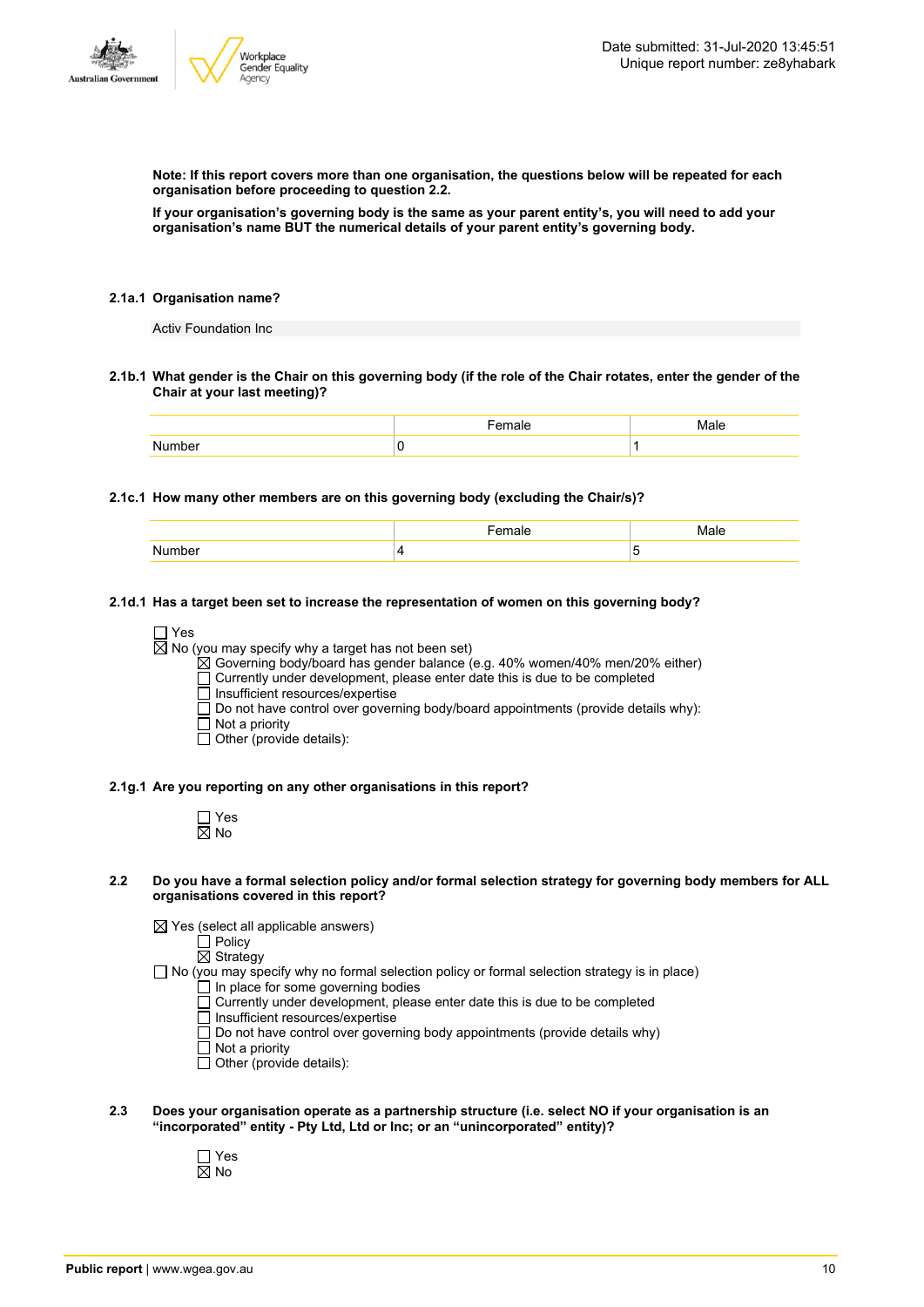

**2.5 If your organisation would like to provide additional information relating to gender equality indicator 2, please do so below.**

### **Gender equality indicator 3: Equal remuneration between women and men**

Equal remuneration between women and men is a key component of improving women's economic security and progressing gender equality.

- **3. Do you have a formal policy and/or formal strategy on remuneration generally?**
	- $\boxtimes$  Yes (select all applicable answers)
		-
		- $\Box$  Policy
		- $\overline{\boxtimes}$  Strategy
	- $\Box$  No (you may specify why no formal policy or formal strategy is in place)
		- $\Box$  Currently under development, please enter date this is due to be completed
		- Insufficient resources/expertise
		- Salaries set by awards/industrial or workplace agreements
		- $\Box$  Non-award employees paid market rate
		- $\Box$  Not a priority
		- $\Box$  Other (provide details):

### **3.1 Are specific gender pay equity objectives included in your formal policy and/or formal strategy?**

 $\boxtimes$  Yes (provide details in question 3.2 below)

 $\Box$  No (you may specify why pay equity objectives are not included in your formal policy or formal strategy)

- $\Box$  Currently under development, please enter date this is due to be completed
- Salaries set by awards/industrial or workplace agreements
- □ Insufficient resources/expertise<br>□ Non-award employees paid ma
- $\overline{\Box}$  Non-award employees paid market rate
- $\Box$  Not a priority
- $\Box$  Other (provide details):

### 3.2 Does your formal policy and/or formal strategy include any of the following gender pay equity objectives **(select all applicable answers)?**

- $\Box$  To achieve gender pay equity
- $\overline{\boxtimes}$  To ensure no gender bias occurs at any point in the remuneration review process (for example at
- commencement, at annual salary reviews, out-of-cycle pay reviews, and performance pay reviews)
- To be transparent about pay scales and/or salary bands
- To ensure managers are held accountable for pay equity outcomes
- $\boxtimes$  To implement and/or maintain a transparent and rigorous performance assessment process
- $\Box$  Other (provide details):

### 4. Have you analysed your payroll to determine if there are any remuneration gaps between women and men (i.e. **conducted a gender pay gap analysis)?**

 $\boxtimes$  Yes - the most recent gender remuneration gap analysis was undertaken:

- $\boxtimes$  Within last 12 months
- $\overline{\Box}$  Within last 1-2 years
- $\Box$  More than 2 years ago but less than 4 years ago

 $\Box$  Other (provide details):

 $\Box$  No (you may specify why you have not analysed your payroll for gender remuneration gaps)

- $\Box$  Currently under development, please enter date this is due to be completed
- $\Box$  Insufficient resources/expertise

 $\Box$  Salaries for ALL employees (including managers) are set by awards or industrial agreements AND there is no room for discretion in pay changes (for example because pay increases occur only when there is a change in tenure or qualifications)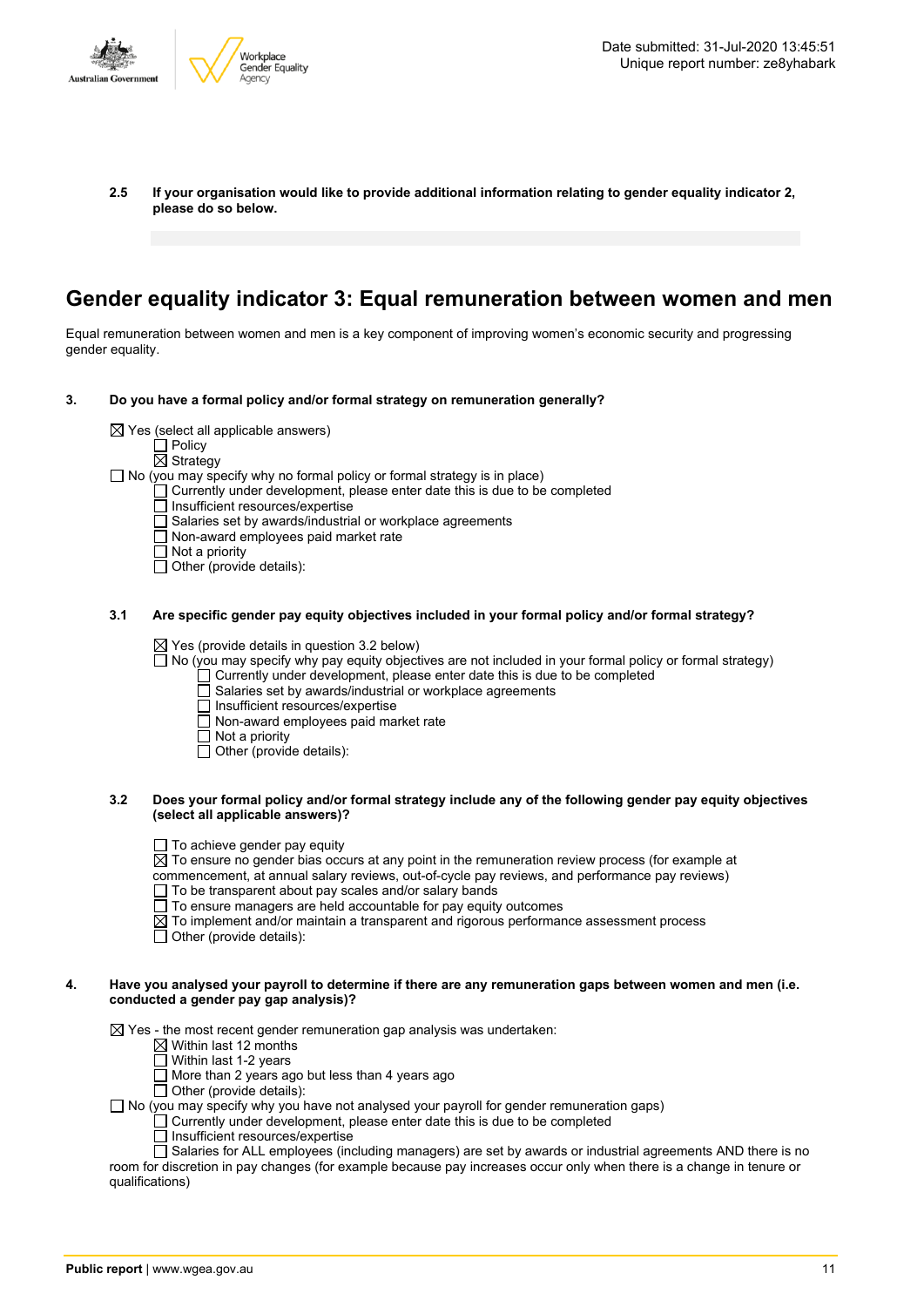

Salaries for SOME or ALL employees (including managers) are set by awards or industrial agreements and there IS room for discretion in pay changes (because pay increases can occur with some discretion such as performance assessments)

Non-award employees paid market rate

 $\Box$  Not a priority

- $\Box$  Other (provide details):
- 4.01 You may provide details below on the type of gender remuneration gap analysis that has been undertaken **(for example like-for-like and/or organisation-wide).**

### **4.1 Did you take any actions as a result of your gender remuneration gap analysis?**

 $\boxtimes$  Yes – indicate what actions were taken (select all applicable answers)

- $\Box$  Created a pay equity strategy or action plan
- $\overline{\boxtimes}$  Identified cause/s of the gaps
- $\overline{\boxtimes}$  Reviewed remuneration decision-making processes
- $\Box$  Analysed commencement salaries by gender to ensure there are no pay gaps
- $\boxtimes$  Analysed performance ratings to ensure there is no gender bias (including unconscious bias)
- $\boxtimes$  Analysed performance pay to ensure there is no gender bias (including unconscious bias)
- $\Box$  Trained people-managers in addressing gender bias (including unconscious bias)
- $\Box$  Set targets to reduce any organisation-wide gaps
- $\overline{\Box}$  Reported pay equity metrics (including gender pay gaps) to the governing body
- $\boxtimes$  Reported pay equity metrics (including gender pay gaps) to the executive
- $\overline{\Box}$  Reported pay equity metrics (including gender pay gaps) to all employees
- $\Box$  Reported pay equity metrics (including gender pay gaps) externally
- Corrected like-for-like gaps
- □ Conducted a gender-based job evaluation process
- $\Box$  Implemented other changes (provide details):
- $\square$  No (you may specify why no actions were taken resulting from your remuneration gap analysis)
	- No unexplainable or unjustifiable gaps identified
	- Currently under development, please enter date this is due to be completed
	- $\overline{\Box}$  Insufficient resources/expertise
	- $\Box$  Salaries set by awards/industrial or workplace agreements
	- Non-award employees are paid market rate
	- Unable to address cause/s of gaps (provide details why):
	- $\overline{\Box}$  Not a priority
	- $\Box$  Other (provide details):
- **4.2 If your organisation would like to provide additional information relating to gender equality indicator 3, please do so below:**

### **Gender equality indicator 4: Flexible working and support for employees with family and caring responsibilities**

This indicator will enable the collection and use of information from relevant employers about the availability and utility of employment terms, conditions and practices relating to flexible working arrangements for employees and to working arrangements supporting employees with family or caring responsibilities. One aim of this indicator is to improve the capacity of women and men to combine paid work and family or caring responsibilities through such arrangements. The achievement of this goal is fundamental to gender equality and to maximising Australia's skilled workforce.

5. A "PRIMARY CARER" is the member of a couple or a single carer, REGARDLESS OF GENDER, identified as having **greater responsibility for the day-to-day care of a child.**

**Do you provide EMPLOYER FUNDED paid parental leave for PRIMARY CARERS that is available for women AND men, in addition to any government funded parental leave scheme for primary carers?**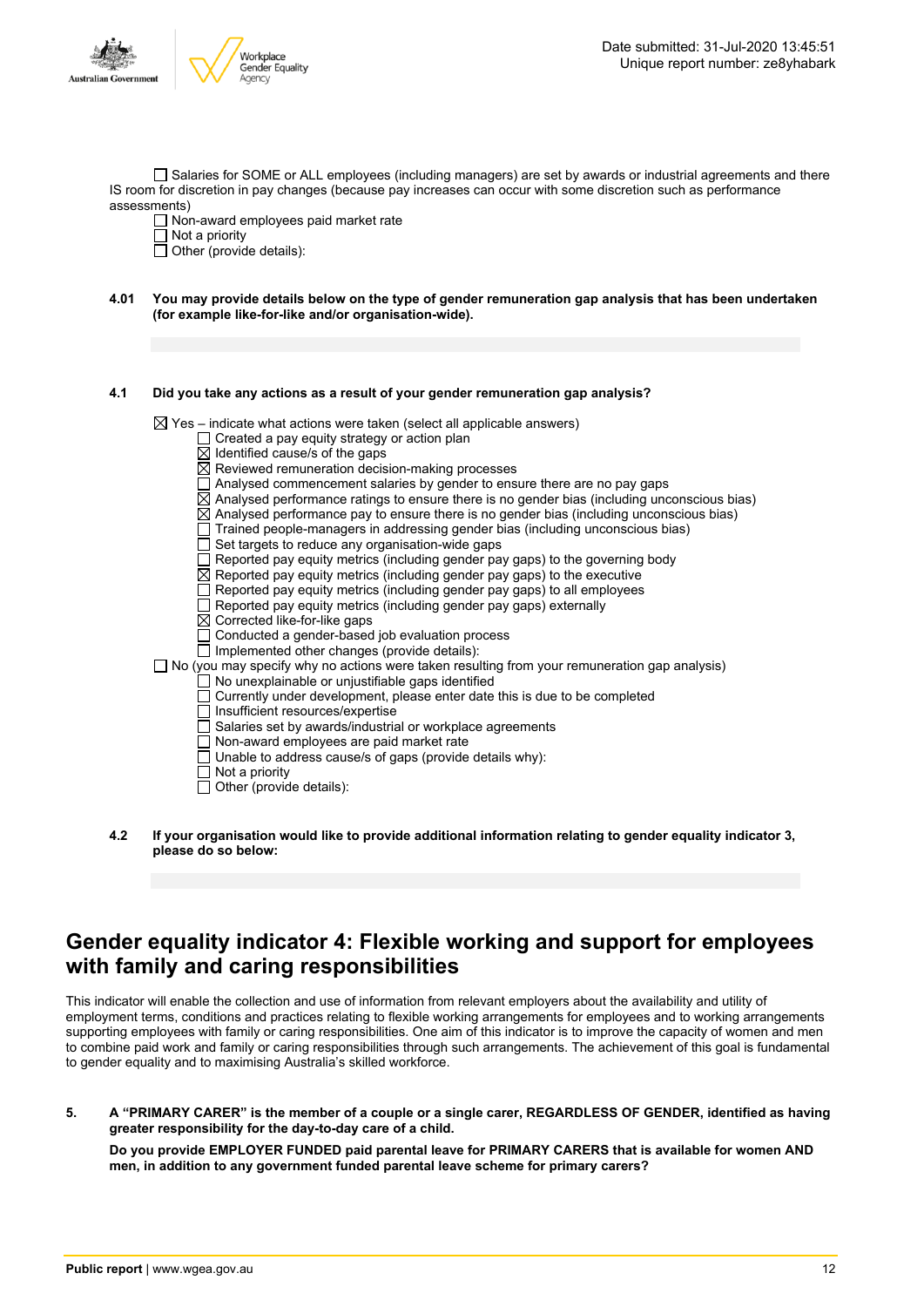

 $\boxtimes$  Yes. (Please indicate how employer funded paid parental leave is provided to the primary carer):

 $\Box$  By paying the gap between the employee's salary and the government's paid parental leave scheme

 $\overline{\boxtimes}$  By paying the employee's full salary (in addition to the government's paid scheme), regardless of the period of time over which it is paid. For example, full pay for 12 weeks or half pay for 24 weeks

 $\Box$  As a lump sum payment (paid pre- or post- parental leave, or a combination)

 $\Box$  No, we offer paid parental leave for primary carers that is available to women ONLY (e.g. maternity leave). (Please indicate how employer funded paid parental leave is provided to women ONLY):

By paying the gap between the employee's salary and the government's paid parental leave scheme

By paying the employee's full salary (in addition to the government's paid scheme), regardless of the period of time over which it is paid. For example, full pay for 12 weeks or half pay for 24 weeks

 $\Box$  As a lump sum payment (paid pre- or post- parental leave, or a combination)

□ No, we offer paid parental leave for primary carers that is available to men ONLY. (Please indicate how employer funded paid parental leave is provided to men ONLY):

By paying the gap between the employee's salary and the government's paid parental leave scheme

 $\Box$  By paying the employee's full salary (in addition to the government's paid scheme), regardless of the period of time over which it is paid. For example, full pay for 12 weeks or half pay for 24 weeks

- $\Box$  As a lump sum payment (paid pre- or post- parental leave, or a combination)
- $\Box$  No, not available (you may specify why this leave is not provided)
	- $\Box$  Currently under development, please enter date this is due to be completed
		- Insufficient resources/expertise
		- Government scheme is sufficient
	- $\overline{\Box}$  Not a priority
	- $\Box$  Other (provide details):
- **5.1 How many weeks of EMPLOYER FUNDED paid parental leave for primary carers is provided? If different amounts of leave are provided (e.g. based on length of service) enter the MINIMUM number of weeks provided to eligible employees:**

6

5a. If your organisation would like to provide additional information on your paid parental leave for primary **carers e.g. eligibility period, where applicable the maximum number of weeks provided, and other arrangements you may have in place, please do so below.**

Must be employed for more than 12 months in an ongoing role and not casual

- **5.2 What proportion of your total workforce has access to employer funded paid parental leave for PRIMARY CARERS?**
	- **• In your calculation, you MUST INCLUDE CASUALS when working out the proportion.**
		- <10% 10-20%  $\overline{\Box}$  21-30%  $\Box$  31-40% 41-50% 51-60%  $\overline{\boxtimes}$  61-70%  $\Box$  71-80% 81-90% 91-99%  $\overline{\Box}$  100%

**5.3 Please indicate whether your employer funded paid parental leave for primary carers covers:**

- $\boxtimes$  Adoption  $\boxtimes$  Surrogacy  $\overline{\boxtimes}$  Stillbirth
- 6. A "SECONDARY CARER" is a member of a couple or a single carer, REGARDLESS OF GENDER, who is not the **primary carer.**

**Do you provide EMPLOYER FUNDED paid parental leave for SECONDARY CARERS that is available for men and women, in addition to any government funded parental leave scheme for secondary carers?**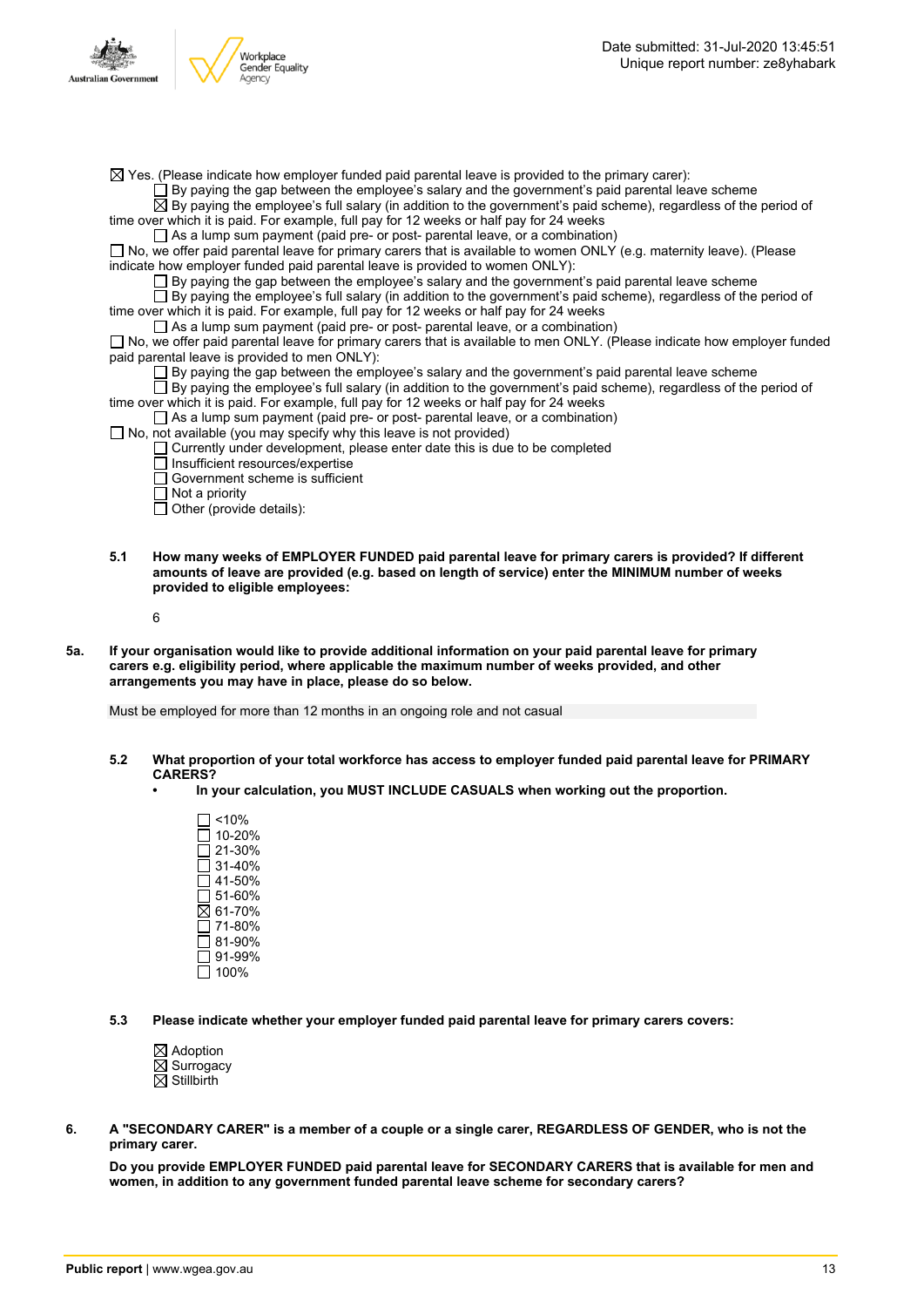Australia

| $\Box$ Yes |                                                                                                                   |
|------------|-------------------------------------------------------------------------------------------------------------------|
|            | $\Box$ No, we offer paid parental leave for SECONDARY CARERS that is available to men ONLY (e.g. paternity leave) |
|            | $\Box$ No, we offer paid parental leave for SECONDARY CARERS that is available to women ONLY                      |
|            | $\boxtimes$ No (you may specify why employer funded paid parental leave for secondary carers is not paid)         |
|            | $\Box$ Currently under development, please enter date this is due to be completed                                 |
|            | $\boxtimes$ Insufficient resources/expertise                                                                      |
|            | $\Box$ Government scheme is sufficient                                                                            |
|            | $\Box$ Not a priority                                                                                             |
|            | $\Box$ Other (provide details):                                                                                   |

**7. How many MANAGERS have taken parental leave during the reporting period (paid and/or unpaid)? Include employees still on parental leave, regardless of when it commenced.**

|          | Primary carer's leave |      | Secondary carer's leave |      |  |
|----------|-----------------------|------|-------------------------|------|--|
|          | Female                | Male | Female                  | Male |  |
| Managers |                       |      |                         |      |  |

**7.1 How many NON-MANAGERS have taken parental leave during the reporting period (paid and/or unpaid)? Include employees still on parental leave, regardless of when it commenced.**

|              | Primary carer's leave |      | Secondary carer's leave |      |  |
|--------------|-----------------------|------|-------------------------|------|--|
|              | Female                | Male | Female                  | Male |  |
| Non-managers | 30                    |      |                         |      |  |

- **8. How many MANAGERS, during the reporting period, ceased employment before returning to work from parental leave, regardless of when the leave commenced?**
	- **• Include those where parental leave was taken continuously with any other leave type. For example, where annual leave or any other paid or unpaid leave is also taken at that time.**

**• 'Ceased employment' means anyone who has exited the organisation for whatever reason, including resignations, redundancies and dismissals.**

| $\cdots$ |  |
|----------|--|

**8.1 How many NON-MANAGERS, during the reporting period, ceased employment before returning to work from parental leave, regardless of when the leave commenced?**

**• Include those where parental leave was taken continuously with any other leave type. For example, where annual leave or any other paid or unpaid leave is also taken at that time.**

**• 'Ceased employment' means anyone who has exited the organisation for whatever reason, including resignations, redundancies and dismissals.**

|                  | .<br>ые |   |
|------------------|---------|---|
| Non-ma<br>naners |         | v |

**9. Do you have a formal policy and/or formal strategy on flexible working arrangements?**

 $\Box$  Yes (select all applicable answers)

Policy

Strategy

 $\boxtimes$  No (you may specify why no formal policy or formal strategy is in place)

- Currently under development, please enter date this is due to be completed
	- Insufficient resources/expertise
	- Don't offer flexible arrangements
- $\overline{\Pi}$  Not a priority

 $\boxtimes$  Other (provide details):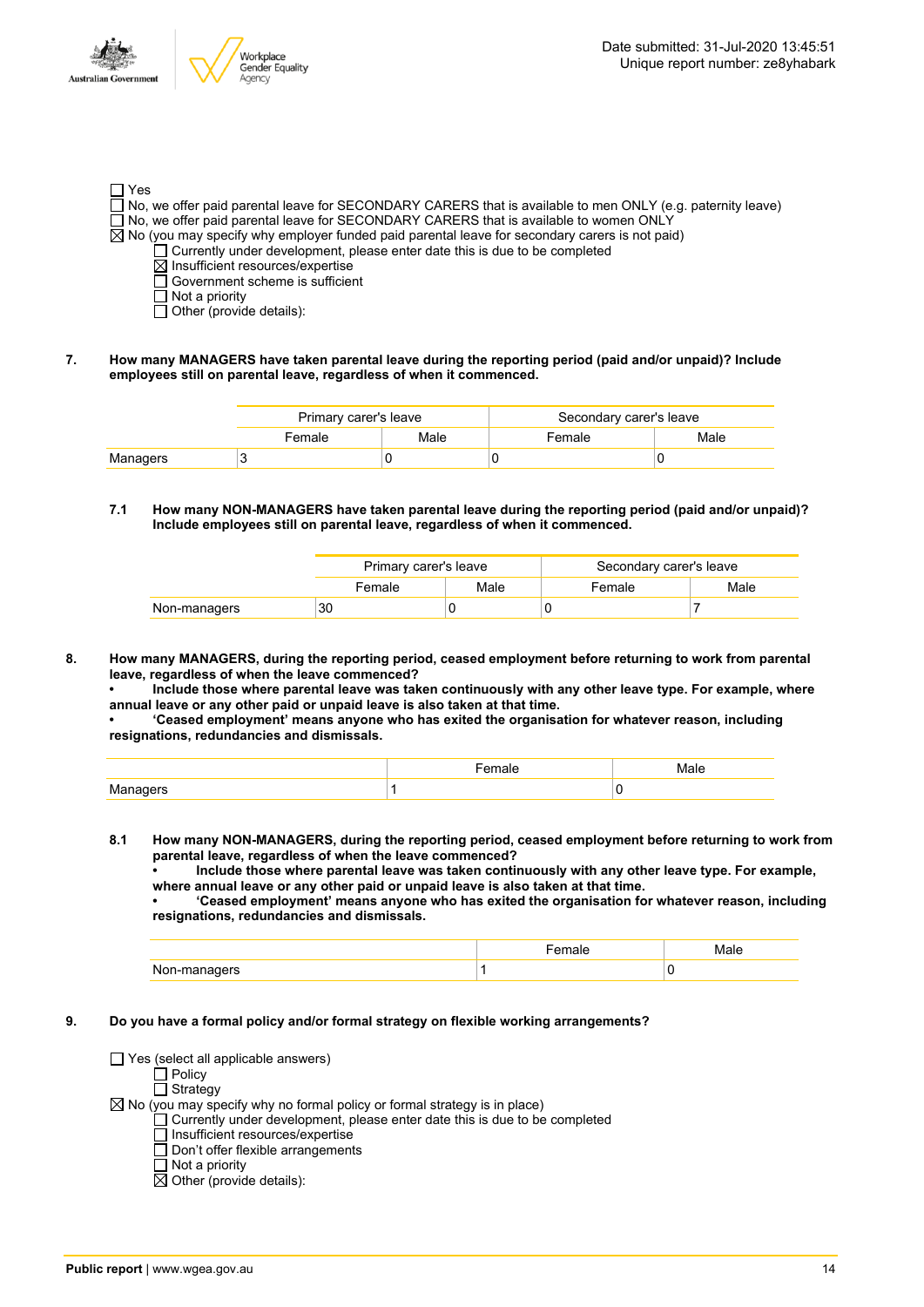



No formal policy, but informal working arrangements are in practice subject to manager discretion and operational requirements

### 10. Do you have a formal policy and/or formal strategy to support employees with family or caring responsibilities?

- $\Box$  Yes (select all applicable answers)
	- $\Box$  Policy

 $\Box$  Strategy

- $\boxtimes$  No (you may specify why no formal policy or formal strategy is in place)
	- $\Box$  Currently under development, please enter date this is due to be completed
	- $\Box$  Insufficient resources/expertise
	- Included in award/industrial or workplace agreement
	- Not a priority
	- $\boxtimes$  Other (provide details):

No formal policy, but informal working arrangements are in practice subject to manager discretion and operational requirements

#### 11. Do you offer any other support mechanisms, other than leave, for employees with family or caring responsibilities **(eg, employer-subsidised childcare, breastfeeding facilities)?**

 $\Box$  Yes

- $\overline{\boxtimes}$  No (you may specify why non-leave based measures are not in place)
	- $\Box$  Currently under development, please enter date this is due to be completed
	- $\boxtimes$  Insufficient resources/expertise
	- $\Box$  Not a priority
	- $\Box$  Other (provide details):

### 12. Do you have a formal policy and/or formal strategy to support employees who are experiencing family or domestic **violence?**

 $\boxtimes$  Yes (select all applicable answers)

 $\Box$  Policy

 $\overline{\boxtimes}$  Strategy

- $\Box$  No (you may specify why no formal policy or formal strategy is in place)
	- Currently under development, please enter date this is due to be completed
	- Insufficient resources/expertise
	- $\overline{\Box}$  Included in award/industrial or workplace agreements
	- Not aware of the need
	- Not a priority
	- Other (please provide details):

### 13. Other than a formal policy and/or formal strategy, do you have any support mechanisms in place to support **employees who are experiencing family or domestic violence?**

 $\boxtimes$  Yes (select all applicable answers)

- $\overline{\boxtimes}$  Employee assistance program (including access to a psychologist, chaplain or counsellor)
- $\overline{\Box}$  Training of key personnel
- $\Xi$  A domestic violence clause is in an enterprise agreement or workplace agreement
- $\boxtimes$  Workplace safety planning
- Access to paid domestic violence leave (contained in an enterprise/workplace agreement)
- $\boxtimes$  Access to unpaid domestic violence leave (contained in an enterprise/workplace agreement)
- $\overline{\Box}$  Access to paid domestic violence leave (not contained in an enterprise/workplace agreement)  $\boxtimes$  Access to unpaid leave
- $\overline{\boxtimes}$  Confidentiality of matters disclosed
- $\Box$  Referral of employees to appropriate domestic violence support services for expert advice
- Protection from any adverse action or discrimination based on the disclosure of domestic violence
- $\boxtimes$  Flexible working arrangements
- $\Box$  Provision of financial support (e.g. advance bonus payment or advanced pay)
- $\boxtimes$  Offer change of office location
- $\Box$  Emergency accommodation assistance
- $\overline{\Box}$  Access to medical services (e.g. doctor or nurse)
- $\overline{\boxtimes}$  Other (provide details):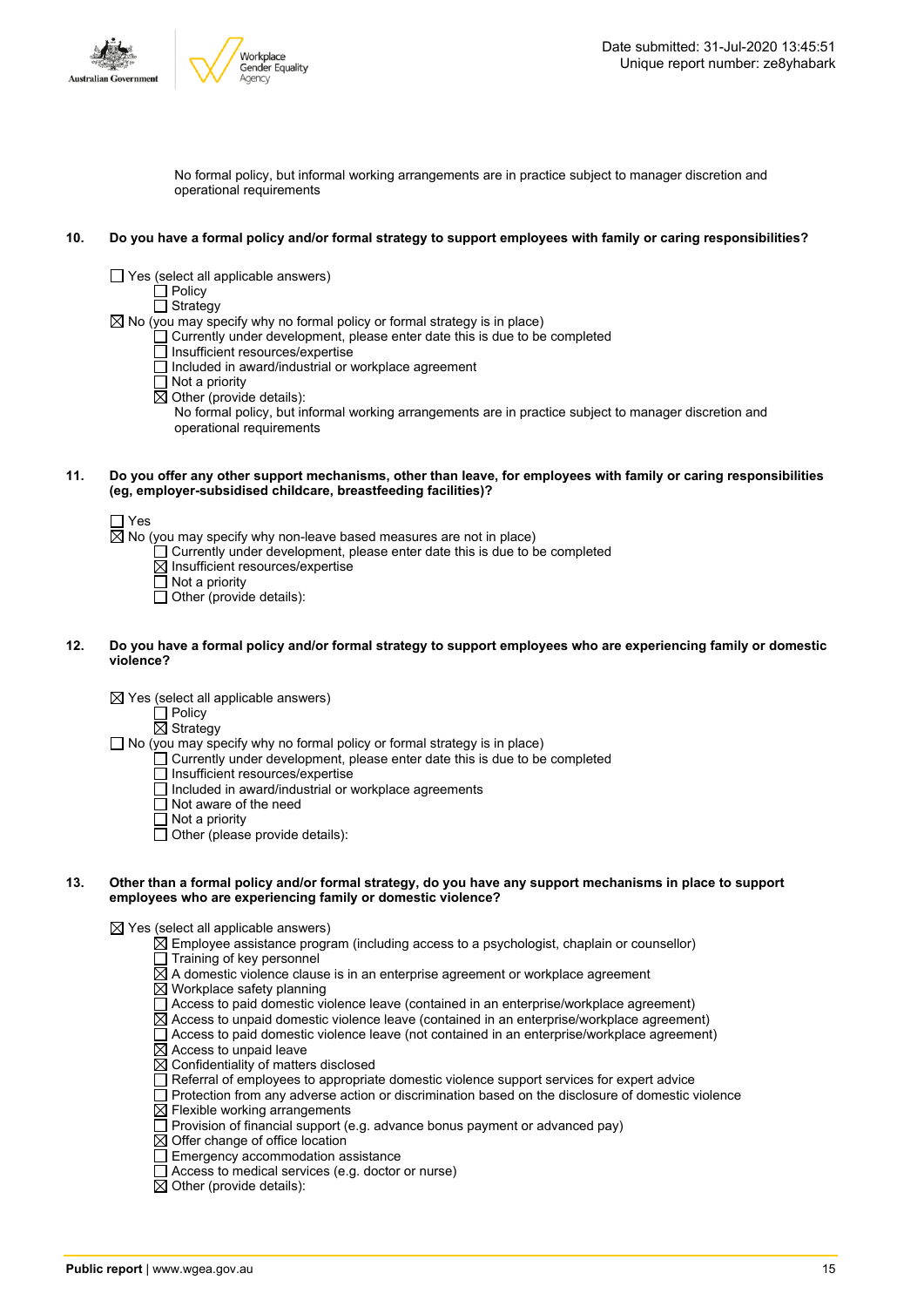

- Access to paid emergency leave (contained in the enterprise agreement)  $\Box$  No (you may specify why no other support mechanisms are in place)
	- $\Box$  Currently under development, please enter date this is due to be completed
		- $\Box$  Insufficient resources/expertise
		- Not aware of the need
	- $\overline{\Box}$  Not a priority
	- Other (provide details):

### 14. Where any of the following options are available in your workplace, are those option/s available to both women **AND men?**

- **• flexible hours of work**
- **• compressed working weeks**
- **• time-in-lieu**
- **• telecommuting**
- **• part-time work**
- **• job sharing**
- **• carer's leave**
- **• purchased leave**
- **• unpaid leave.**

**Options may be offered both formally and/or informally. For example, if time-in-lieu is available to women formally but to men informally, you would select NO.**

 $\boxtimes$  Yes, the option/s in place are available to both women and men.

□ No, some/all options are not available to both women AND men.

### **14.1 Which options from the list below are available? Please tick the related checkboxes.**

**• Unticked checkboxes mean this option is NOT available to your employees.**

|                          | Managers |             | Non-managers |             |
|--------------------------|----------|-------------|--------------|-------------|
|                          | Formal   | Informal    | Formal       | Informal    |
| Flexible hours of work   |          | ⊠           |              | $\boxtimes$ |
| Compressed working weeks |          | ⊠           |              | ⊠           |
| Time-in-lieu             |          | ⊠           |              | $\boxtimes$ |
| Telecommuting            |          | ⊠           |              | $\boxtimes$ |
| Part-time work           | ⊠        |             | ⊠            |             |
| Job sharing              |          | ⊠           |              | ⋈           |
| Carer's leave            | ⊠        |             | $\boxtimes$  |             |
| Purchased leave          | ⊠        |             | ⊠            |             |
| Unpaid leave             |          | $\boxtimes$ |              | ⋈           |

### **14.3 You may specify why any of the above options are NOT available to your employees.**

 $\Box$  Currently under development, please enter date this is due to be completed Insufficient resources/expertise Not a priority

 $\Box$  Other (provide details):

#### **14.4 If your organisation would like to provide additional information relating to gender equality indicator 4, please do so below:**

Family and domestic violence support has already been introduced into one of our workplace agreements and we are in the process of introducing this within the remainder of the organisation

### **Gender equality indicator 5: Consultation with employees on issues concerning gender equality in the workplace**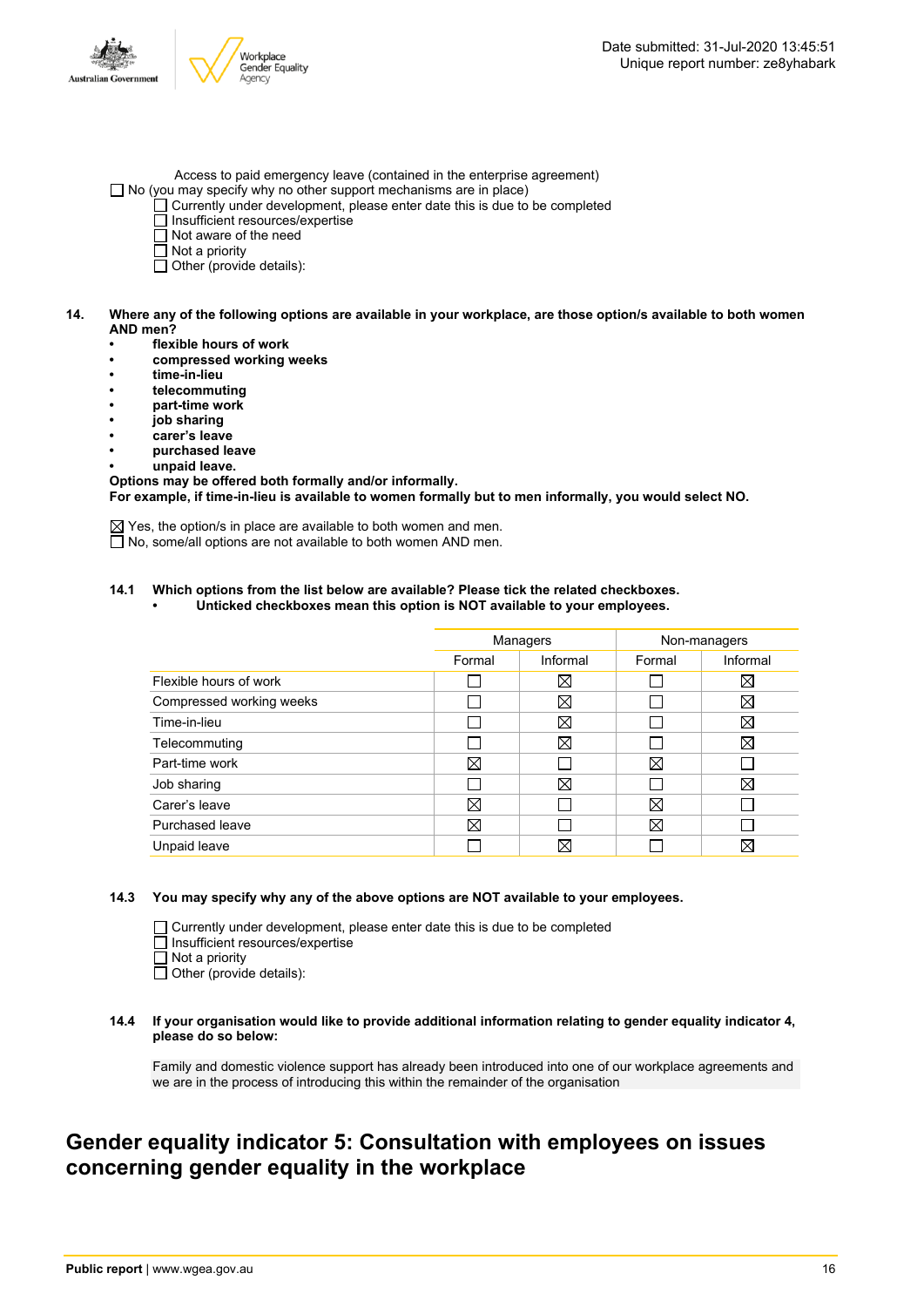

This gender equality indicator seeks information on what consultation occurs between employers and employees on issues concerning gender equality in the workplace.

### **15. Have you consulted with employees on issues concerning gender equality in your workplace?**

No (you may specify why you have not consulted with employees on gender equality)

- $\Box$  Not needed (provide details why):
- $\Box$  Insufficient resources/expertise
- $\overline{\Box}$  Not a priority
- $\overline{\boxtimes}$  Other (provide details):

If any gender issues are to come forward today or in the future, we would consult as deemed necessary,

**15.3 If your organisation would like to provide additional information relating to gender equality indicator 5, please do so below.**

### **Gender equality indicator 6: Sex-based harassment and discrimination**

The prevention of sex-based harassment and discrimination (SBH) has been identified as important in improving workplace participation. Set by the Minister, this gender equality indicator seeks information on the existence of a SBH policy and/or strategy and whether training of managers on SBH is in place.

### **16. Do you have a formal policy and/or formal strategy on sex-based harassment and discrimination prevention?**

|  |  |  | $\boxtimes$ Yes (select all applicable answers) |  |
|--|--|--|-------------------------------------------------|--|
|--|--|--|-------------------------------------------------|--|

 $\dot{\boxtimes}$  Policy  $\Box$  Strategy

 $\Box$  No (you may specify why no formal policy or formal strategy is in place)

 $\Box$  Currently under development, please enter date this is due to be completed

 $\overline{\Box}$  Insufficient resources/expertise

- $\Box$  Included in award/industrial or workplace agreement
- $\overline{\Box}$  Not a priority
- $\Box$  Other (provide details):
- **16.1 Do you include a grievance process in any sex-based harassment and discrimination prevention formal policy and/or formal strategy?**

⊠ Yes

 $\Box$  No (you may specify why a grievance process is not included)

- Currently under development, please enter date this is due to be completed
	- Insufficient resources/expertise
	- $\Box$  Not a priority
	- $\Box$  Other (provide details):

### **17. Do you provide training for all managers on sex-based harassment and discrimination prevention?**

 $\boxtimes$  Yes - please indicate how often this training is provided:

- $\boxtimes$  At induction
- At least annually
- $\Box$  Every one-to-two years
- $\Box$  Every three years or more
- Varies across business units Other (provide details):
- 

 $\Box$  No (you may specify why this training is not provided)

Currently under development, please enter date this is due to be completed

 $\Box$  Insufficient resources/expertise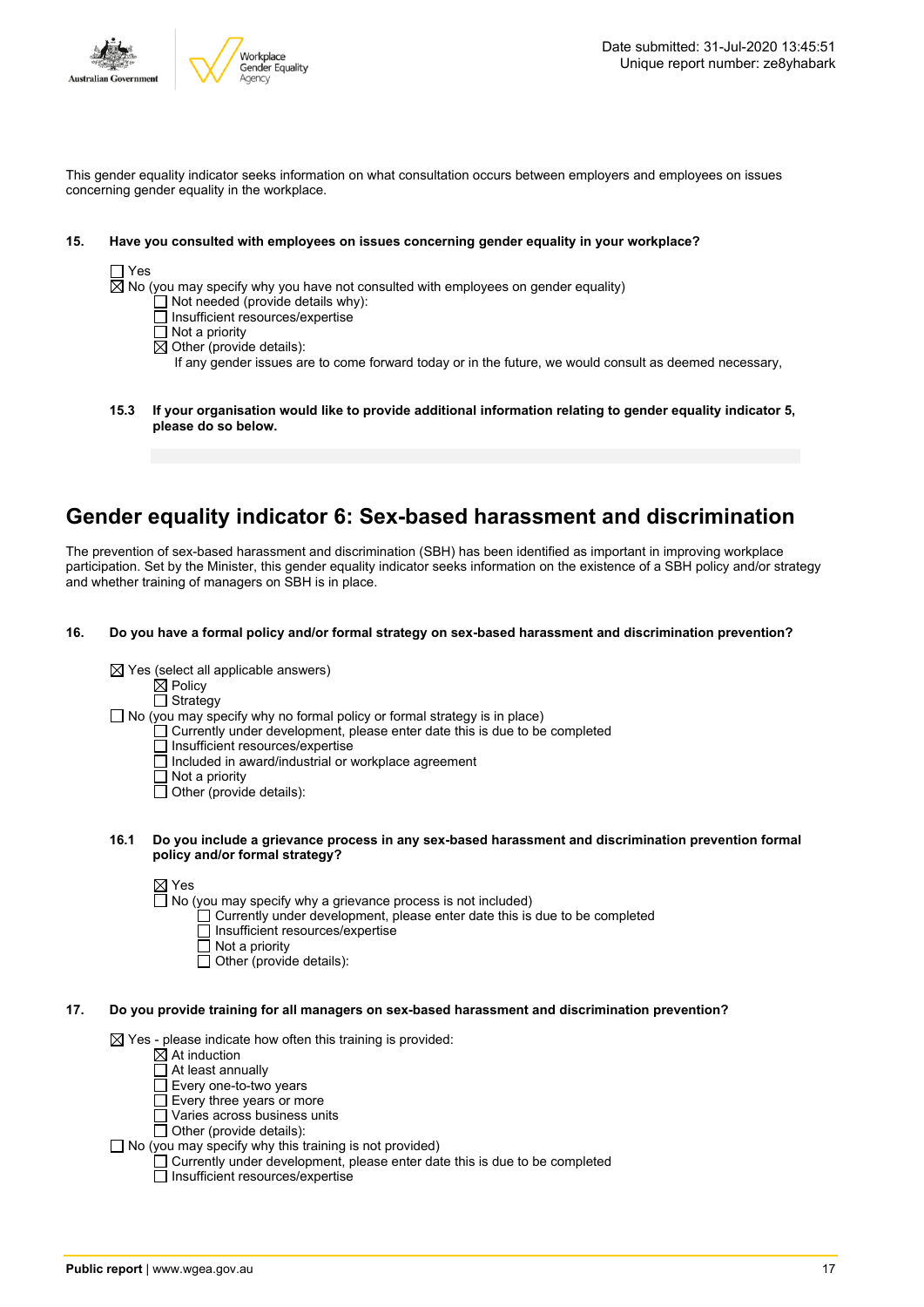

Not a priority Other (provide details):

**17.1 If your organisation would like to provide additional information relating to gender equality indicator 6, please do so below:**

### **Other**

18. If your organisation has introduced any outstanding initiatives that have resulted in improved gender equality in **your workplace, please tell us about them.**

(As with all questions in this questionnaire, information you provide here will appear in your public report.)